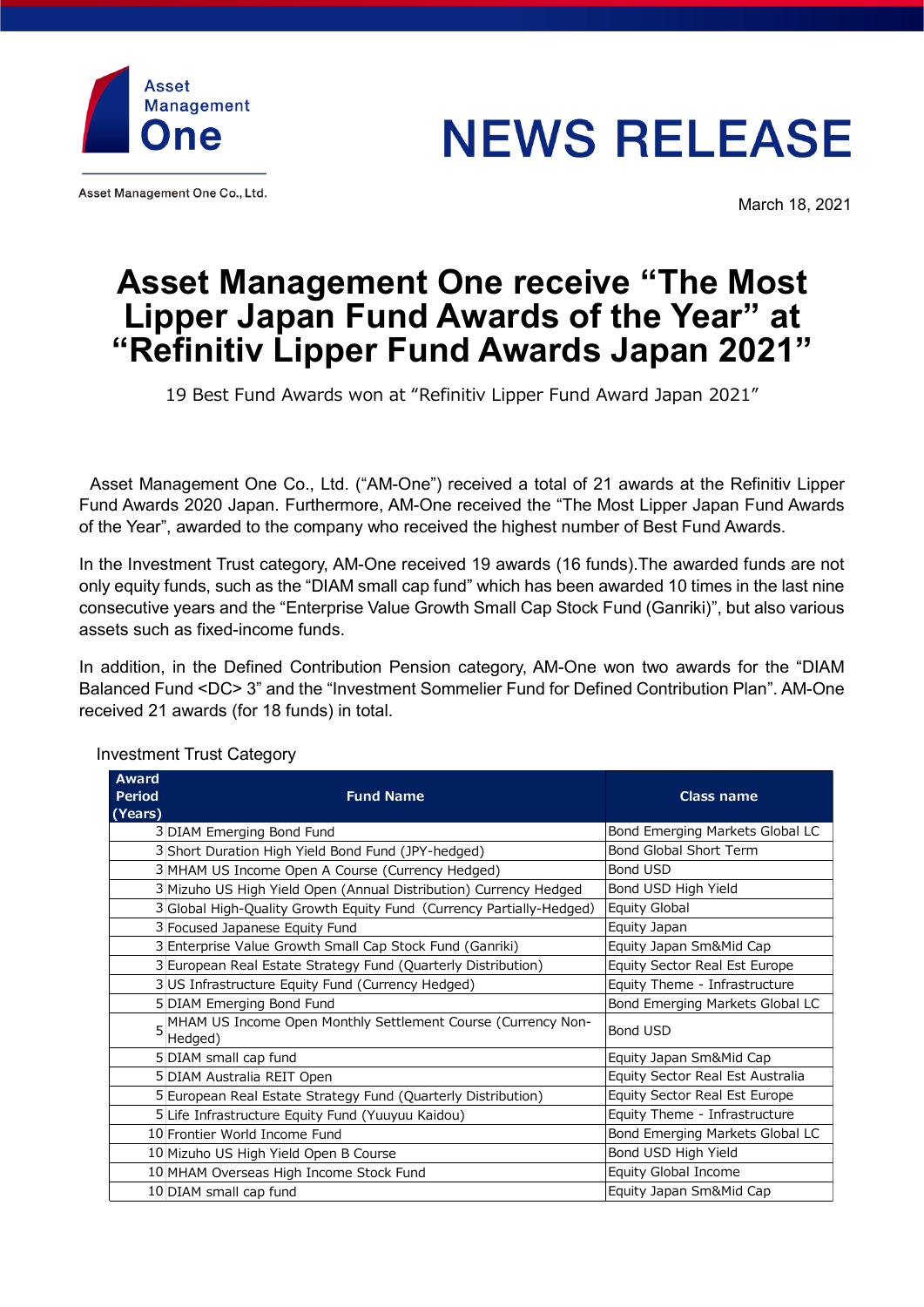Defined Contribution Pension Category

| <b>Award</b><br><b>Period</b><br>(Years) | <b>Fund Name</b>                                          | Class name               |
|------------------------------------------|-----------------------------------------------------------|--------------------------|
|                                          | 3 Investment Sommelier Fund for Defined Contribution Plan | Mixed Asset JPY Flexible |
|                                          | 10 DIAM Balanced Fund <dc>3</dc>                          | Mixed Asset JPY Balanced |

AM-One is committed to providing products and services that contribute to investors and improve investment performance, encouraged by these awards.